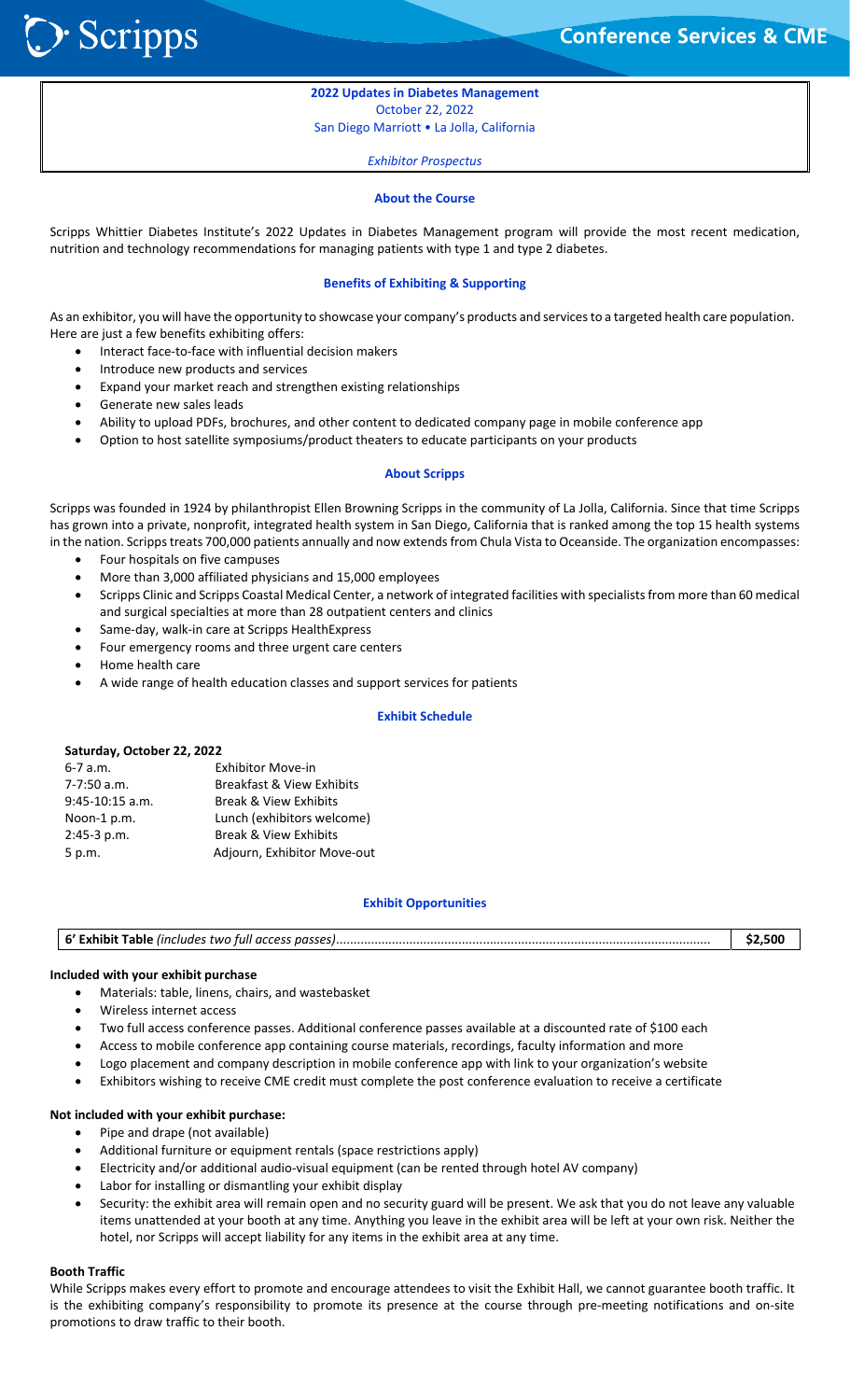# **Scripps** ֦֘

### **Scripps Health Meeting Guidelines**

- 1. Proof of vaccination will be required for all staff, participants, and vendors who wish to attend the conference in‐person.
- 2. Staff, participants, and vendors who are unvaccinated are required to bring proof of a negative PCR test taken within 48 hours of the start of the conference.
- 3. ALL STAFF, PARTICIPANTS, AND VENDORS MUST BE ASYMPTOMATIC TO ATTEND THE IN‐PERSON CONFERENCE.
- 4. All staff, participants, and vendors will be required to wear masks and remain physically distanced during the conference.

\*\* These guidelines may be modified at any time in advance of or during the Conference.\*\*

*\*\*In alignment with the ACCME Standards for Integrity and Independence in Accredited Continuing Education, exhibitors will only be provided with limited participant information from those who have agreed to have their information shared.* 

#### **Additional Support Opportunities & Pricing**

| <b>Non-CME Symposium/Product Theater</b>                                                                                    | \$10,000 |
|-----------------------------------------------------------------------------------------------------------------------------|----------|
| Details on the symposium will be included in the conference brochure permitted they are received in time for printing. This |          |
| symposium can be jointly or exclusively sponsored.                                                                          |          |
| Included:                                                                                                                   |          |
| Approval to hold the event at the conference venue in a designated space                                                    |          |
| E-mail blasts (2) to all registered attendees                                                                               |          |
| Your signage (1) and brochures/invitations posted near the Scripps registration desk<br>٠                                   |          |
| Inclusion on the course website and registration link<br>$\bullet$                                                          |          |
| Inclusion in the conference daily announcements<br>$\bullet$                                                                |          |
| Assistance with logistical arrangements including food & beverage<br>٠                                                      |          |
| Approval to send brochures/invitations out to non-registered attendees in the area                                          |          |
| Meeting room with standard Audio/Visual set-up to include screen, projector, and podium microphone.                         |          |
| Not Included:                                                                                                               |          |
| Your printed materials, signage, brochures, etc.                                                                            |          |
| Speaker and presentation planning for your product theater. Sponsor is responsible for inviting, booking, paying, and       |          |
| introducing their speaker for the presentation.                                                                             |          |
| Exhibit space: additional fee apply                                                                                         |          |
| Scripps Health does not guarantee attendance during this event                                                              |          |
| Additional Audio Wisual can be arranged directly with Cerinns sentracted AAV company                                        |          |

- Additional Audio/Visual can be arranged directly with Scripps contracted A/V company
- On‐site tracking of attendance at the symposium for reporting (Sunshine Act)

#### **Exhibit & Conference Venue**

| San Diego Marriott La Jolla      | For shipping purposes, please add the following to your label: |
|----------------------------------|----------------------------------------------------------------|
| 4240 La Jolla Village Dr         | Attn: Scripps Conference Oct. 22, 2022                         |
| La Jolla. CA 92037               | Company                                                        |
| Phone: 858-587-1414              | Box # of $#$                                                   |
| <b>Reserve a Discounted Room</b> |                                                                |

#### **Exhibitor Housing**

A specially priced block of rooms is being held until **September 30, 2022**, **or until the room block fills, whichever comes first**. When making your reservation, be sure to ask for the Scripps conference rate of \$199 per night (plus tax and parking). After September 30<sup>th</sup>, reservations will be accepted on a space and rate availability basis only.

#### **Shipping Dates**

**All materials should arrive no earlier than October 20, 2022.** If materials are received prior to this date the exhibiting company will be responsible for these charges. Materials that are shipped will be available at your company's exhibit space during the first installation session. If you have items to ship after the conference, FedEx and UPS can be arranged directly with the hotel. You are responsible for providing all necessary shipping materials as well as all related expenses.

#### **Payment Information**

- All exhibit applications must be received by October 14, 2022. Upon receipt of the application, a confirmation email will be sent.
- Satellite symposiums/product theaters must be reserved **by October 7, 2022.**
- Payment must be received prior to the start of the activity.
- The exhibit cancellation deadline is **Friday, October 14, 2022**. Scripps CME will refund the cost of the exhibit less a \$100 processing fee. After October 14<sup>th</sup>, no refunds will be granted.
- The satellite symposium/product theater cancellation deadline is **October 7, 2022**. Scripps CME will refund the cost of the satellite symposium/product theater less a \$500 processing fee. After October 7<sup>th</sup>, no refunds will be granted.
- Exhibit space must be occupied by 7 a.m. on October 22, 2022. Failure to meet this deadline will cause forfeiture of your space. Scripps may use or reassign the space without refund. Exhibitors who anticipate delays must notify Scripps.

#### **Application Review**

For an exhibit application to be accepted by Scripps, the products and services must be educational in nature and relate to the educational activity content. Scripps reserves the right to accept or reject a potential exhibitor based on its assessment of whether the company/organization's products and/or services are relevant to the conference content. All exhibits will be reviewed by Scripps.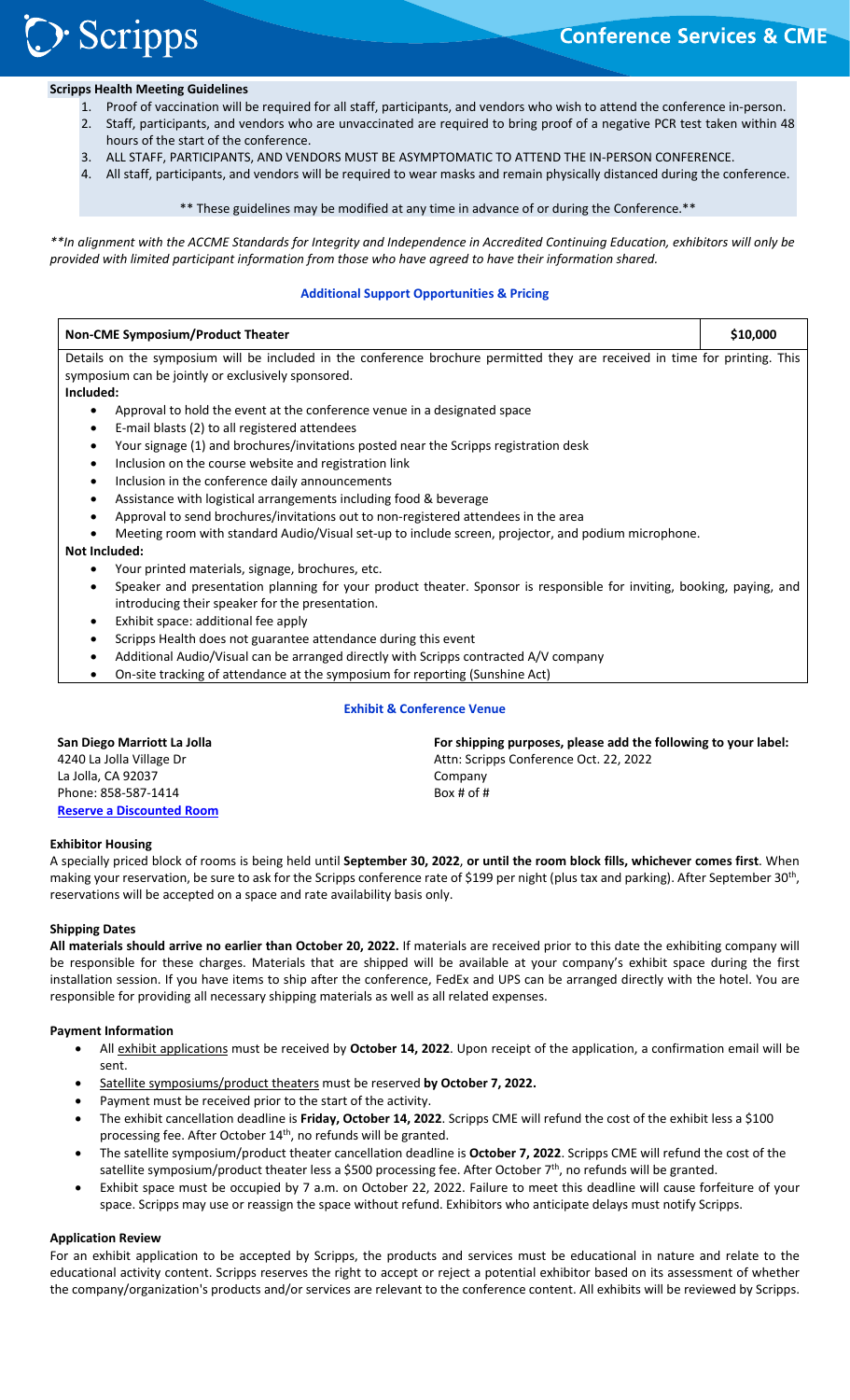## **Conference Services & CME**

֦֘ Scripps reserves the right to refuse the application of any party whose product, service or proposed exhibit is, in Scripps sole discretion, not in keeping with the character of the educational activity and exhibition hall. Approval of the exhibit application is in the sole discretion of Scripps, and may be withheld, among other reasons, for: (a) poor credit history of Exhibitor, including but not limited to past due amounts owing to Scripps, or (b) breach of the Conditions or any other contract provisions governing any previous trade show or other event conducted or sponsored by Scripps.

#### **CME Guidelines Related to Educational Grants, Exhibit Space and Promotional Activities**

In compliance with the ACCME Standards for Integrity and Independence in Accredited Continuing Education, arrangements for commercial exhibits or advertisements cannot influence planning or interfere with the presentation, nor can they be a condition of the provision of commercial support for CME activities.

- Exhibit and other promotional fees shall be separate and distinct from educational grants/commercial support.
- All exhibitors must be in a room or area separate from the education and the exhibits must not interfere or in any way compete with the learning experience prior to, during, or immediately after the activity.
- Company representatives must refrain from holding any commercial discussions in the educational ballroom. All promotional activities including interviews, demonstrations, and the distribution of literature or samples must be made within the exhibitor's space. Canvassing or distributing promotional materials outside the exhibitor's rented exhibit space is not permitted.
- Commercial interest representatives may attend CME activities at the discretion of Scripps for the direct purpose of the representatives' own education. However, they may not engage in sales or marketing activities while in the space or place of the educational activity.

#### **Exhibit Conditions, Rules and Regulations**

Exhibits must adhere, in each case in the determination of Scripps in its sole discretion, to each of the following standards:

- Exhibitor must promote the marketing of products and services that relate to the educational activity content.
- Exhibitor may encourage or advance its own products, equipment or services; however, Exhibitor shall not unfairly criticize the products or methods of any other exhibitor.
- Exhibitor shall not directly or indirectly promote or advertise any idea or product which is inconsistent with the stated purpose of the educational activity content.
- Exhibitor shall not infringe the copyrights, trademarks or other intellectual property rights of any third party or unfairly compete with other exhibits.
- Exhibitor's exhibit shall not have an undesirable or unreasonable deleterious effect upon another exhibit or the educational activity.
- Scripps reserves the right to prohibit or remove any exhibit which detracts from the general character of the Exhibition as a whole, or consists of products or services inconsistent with the purpose of the Exhibition. The right to prohibit or remove includes, but is not limited to, such persons, things, conduct, printed matter or anything else of a character which Scripps deems objectionable.
- Scripps reserves the right, in its sole discretion, to refuse any person, including without limitation any employee of Exhibitor, admission to the Exhibition.
- Scripps accepts no responsibility for breakdown or failure of any of the services provided for, or in connection with, the Exhibition.

#### **Printed Material Distribution/Canvassing**

> Scripps

Canvassing in any part of the facilities utilized during the Scripps CME program is strictly forbidden, and anyone doing so will be requested to leave the building. Distribution of advertising or printed material by the exhibitor outside of the exhibitor's allotted space will not be permitted unless the distribution or advertising is agreed to in advance with Scripps.

#### **Liability**

Once an application has been approved by Scripps the following liability policies apply. Exhibitors are encouraged to insure themselves against property loss or damage and against liability for personal injury.

- Neither Scripps, nor the Facility, the employees thereof, nor their representatives, nor any member of the Conference Committee shall be responsible for any injury, loss, or damage that may occur to the Exhibitor or his property from any cause whatsoever, prior to, during, or subsequent to the period of the Exhibit except for any injury, loss, or damage to the extent arising from the negligence or willful misconduct of Scripps, the Facility, their employees, their representatives or any member of the Conference Committee. The Exhibitor agrees to indemnify Scripps, the Facility and their employees, volunteers, and committees from any and all claims for loss, damage, or injury except for any claims for loss, damage or injury to the extent arising from the negligence or willful misconduct of Scripps, the Facility, their employees, volunteers, and committees. Exhibitors are encouraged to insure themselves against property loss or damage, and against both general and personal liability.
- Exhibitor understands and agrees that, for the safety of conference attendees, Exhibitor shall not perform any procedures on or provide any services to conference attendees that are either invasive or are customarily performed in a practitioner's office.

#### **FDA Regulations**

Exhibitors are reminded of the Food and Drug Administration (FDA) restrictions on the promotion of investigational and pre‐approved drugs and devices. Exhibitors are also cautioned about FDA prohibition of promoting approved drugs for unapproved purposes. Information regarding FDA regulations may be obtained directly from the FDA. Requests for information and guidance can be obtained at www.fda.gov/cder, the FDA's medical advertising information line, 301‐796‐1200, or directed to:

FDA Division of Drug Marketing FDA/CDRH/Office of Device Evaluation 10903 New Hampshire Ave. www.fda.gov Building 51, Room 3200 for more information.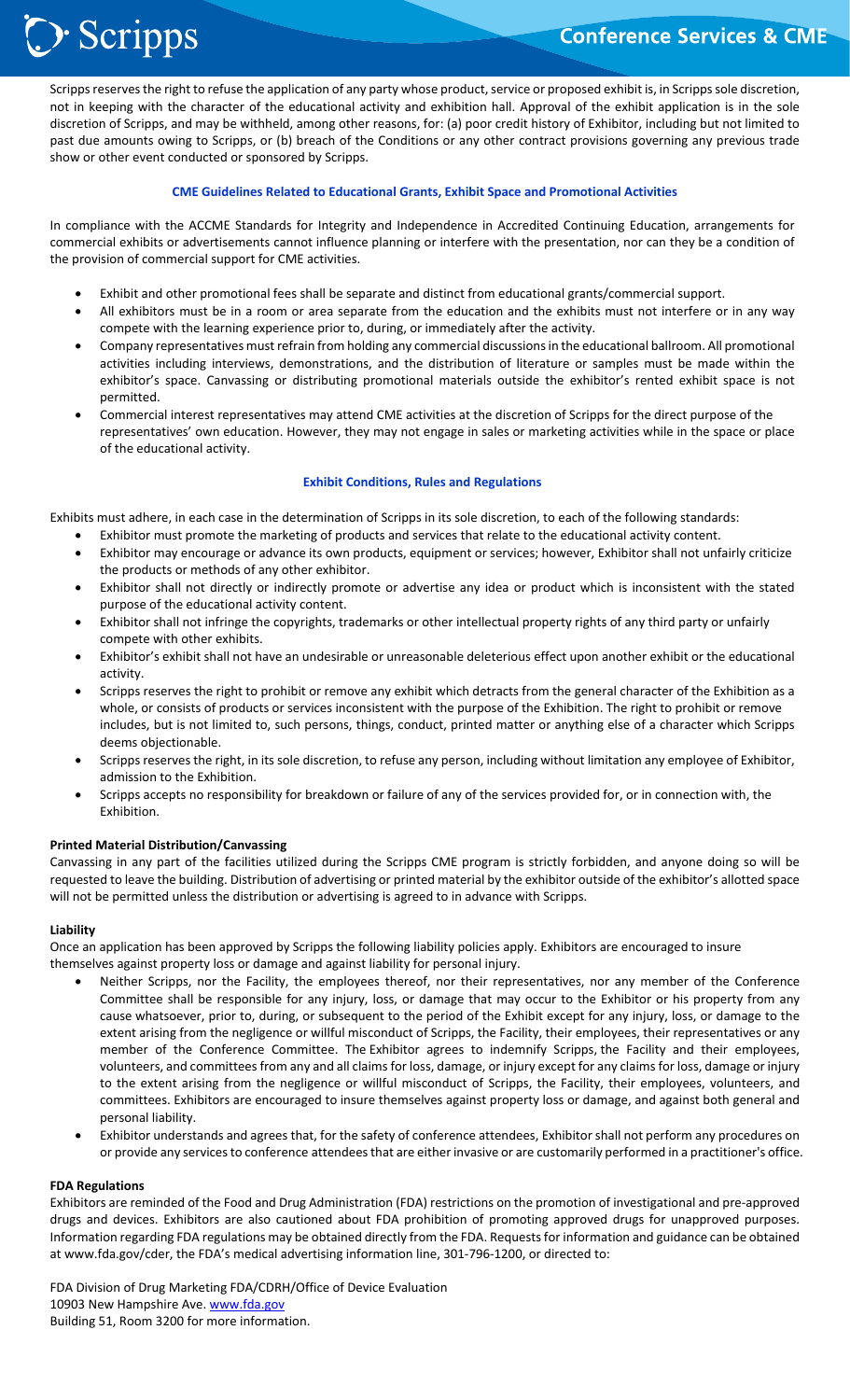

֦֘ Silver Spring, MD 20993‐8002

#### **Family/Guest Attendance Policy**

All conference activities are exclusively reserved for paid conference attendees. Children and family members are not allowed to attend meal functions or permitted in the general session room.

#### **Scripps Conference Modification or Cancellation**

Scripps reserves the right to modify the course's schedule or program as necessary. Scripps also reserves the right to cancel this conference, in which case a full refund of the registration/exhibit fees will be provided. We are unable to refund any travel costs (flight, hotel, etc.) in the case of Scripps cancellation.

**Exhibit & Conference Contact** 

#### **Sarah Harding**

Education Program Coordinator Scripps Conference Services & CME 4275 Campus Point Court, CPB205 San Diego, CA 92121 P: 858‐678‐6191 E: harding.sarah@scrippshealth.org W: www.scripps.org/conferenceservices



www.linkedin.com/company/scripps‐health www.facebook.com/ScrippsCME www.twitter.com/scrippscme www.youtube.com/scrippshealth **Subscribe to our newsletter:** www.scripps.org/CMEemails